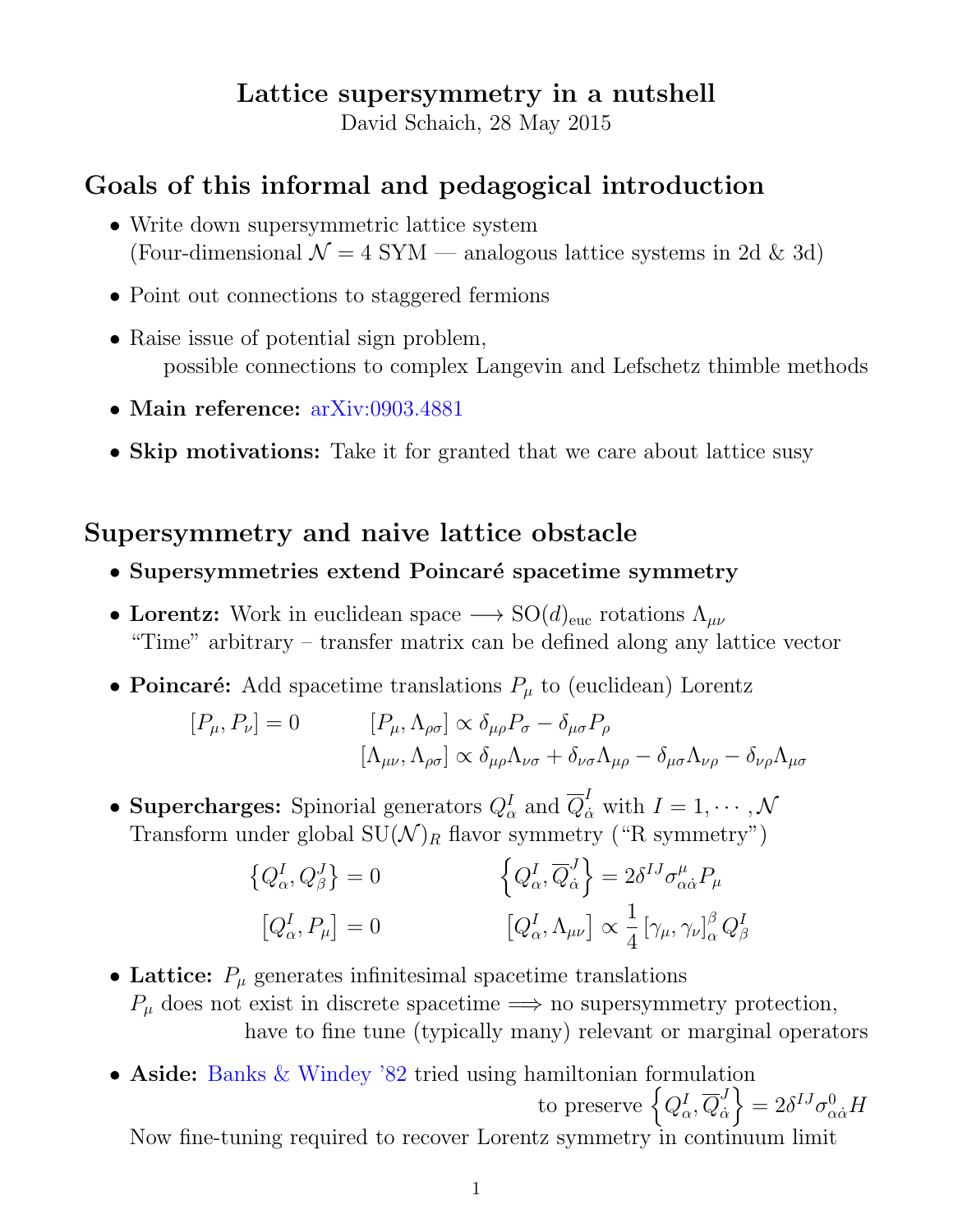### Kähler–Dirac selects  $\mathcal{N} = 4$  SYM in 4d

• Consider 4d: Expand  $4\times4$  matrix of 16 supercharges in basis of  $\gamma$  matrices

$$
\begin{pmatrix} Q_{\alpha}^1 & Q_{\alpha}^2 & Q_{\alpha}^3 & Q_{\alpha}^4 \\ \overline{Q}_{\dot{\alpha}}^1 & \overline{Q}_{\dot{\alpha}}^2 & \overline{Q}_{\dot{\alpha}}^3 & \overline{Q}_{\dot{\alpha}}^4 \end{pmatrix} = Q + Q_{\mu}\gamma_{\mu} + Q_{\mu\nu}\gamma_{\mu}\gamma_{\nu} + \overline{Q}_{\mu}\gamma_{\mu}\gamma_{5} + \overline{Q}\gamma_{5}
$$

• Observation: Simple change of variables (in flat spacetime)

that replaces spinors with anti-symmetric tensors

- Key: Susy subalgebra  $\{Q, Q\} = 2Q^2 = 0$  can be preserved on lattice
- Restriction: Need at least  $2^d$  supercharges for expansion Only one possibility in 4d:  $\mathcal{N} = 4$  supersymmetric Yang–Mills (SYM)
- $\mathcal{N} = 4$  **SYM:** Restricting to spins  $\leq 1$  allows only single super-multiplet Contains the gauge field  $A_{\mu}$ , four fermions  $\Psi^{I}$  and six scalars  $\Phi^{IJ}$ all in adjoint rep. of gauge group — typically  $SU(N)$

|                                                               |          | State Helicity Flavor $SU(4)_R$ |
|---------------------------------------------------------------|----------|---------------------------------|
| $ \Omega_1\rangle$                                            |          |                                 |
| $Q_{\alpha}^{I} \Omega_{1}\rangle$                            | 1/2      | 4                               |
| $Q^J_\beta Q^I_\alpha  \Omega_1\rangle$                       | $\theta$ | 6                               |
| $Q_\gamma^K Q_\beta^J Q_\alpha^I  \Omega_1\rangle$            | $-1/2$   | $\overline{4}$                  |
| $Q^L_\delta\ Q^K_\gamma\ Q^J_\beta\ Q^I_\alpha\ket{\Omega_1}$ | $-1$     | 1                               |

• Conformal:  $\beta = 0$  for all couplings (line of fixed points)

### Connection to (reduced) staggered fermions

• Four fermions: Majorana  $\Psi^I$  expand just like supercharges

$$
\left(\begin{array}{cc} \Psi^1 & \Psi^2 & \Psi^3 & \Psi^4 \end{array}\right) \longrightarrow \left(\eta, \psi_\mu, \chi_{\mu\nu}, \overline{\psi}_\mu, \overline{\eta}\right)
$$

• Observation: Expansion mixes flavor symmetry (horizontal in matrix) and spacetime symmetry (vertical in matrix)

Equivalent to (reduced) staggered fermions: [Banks, Dothan & Horn '82](http://www.sciencedirect.com/science/article/pii/0370269382905718) More formal Kähler–Dirac foundation in [Rabin '82,](http://www.sciencedirect.com/science/article/pii/0550321382904345) [Becher & Joos '82](http://link.springer.com/article/10.1007/BF01614426)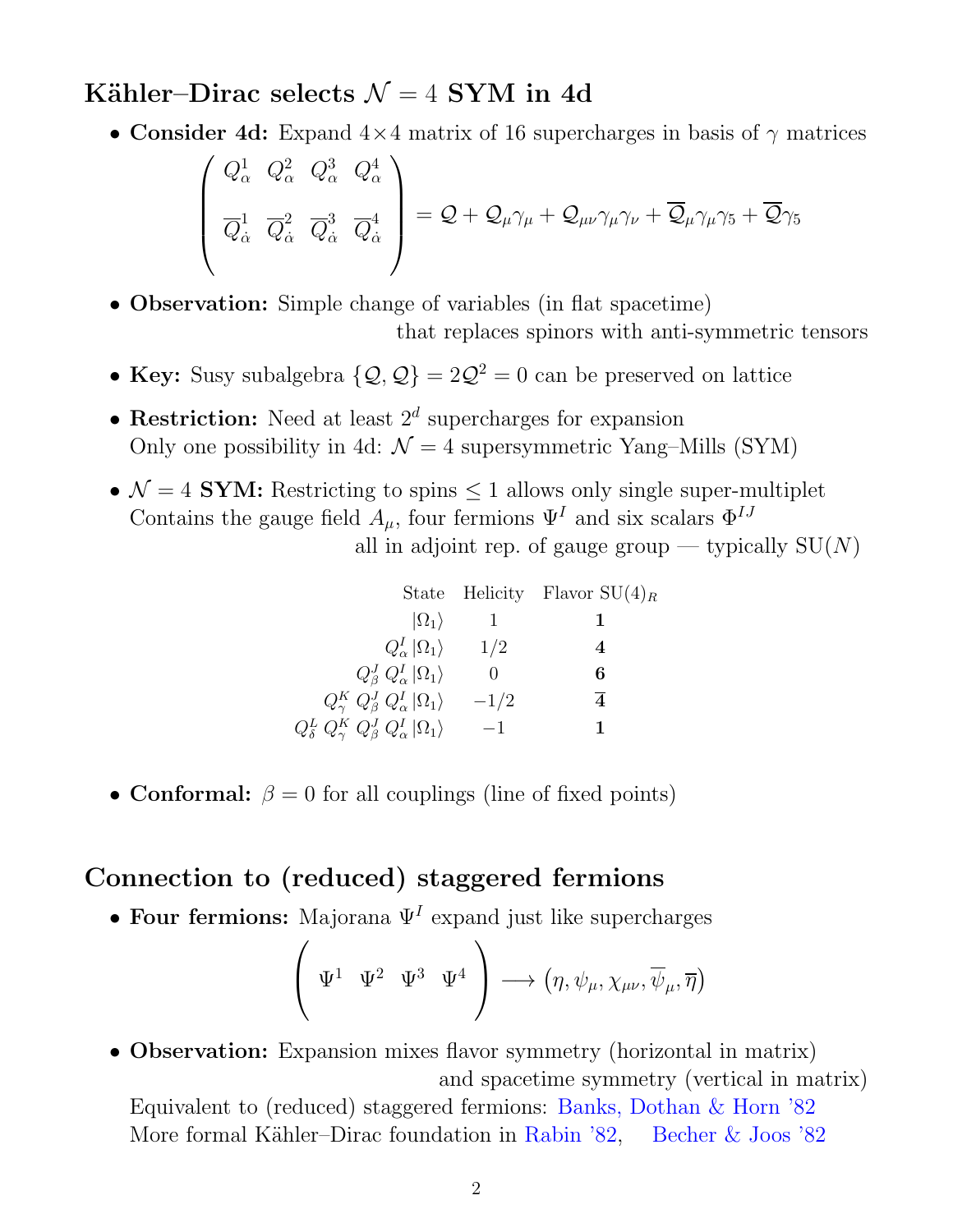### Topological twisting

• More formally: Matrix gives  $\mathrm{SO(4)}_{\text{euc}} \otimes \mathrm{SO(4)}_R$ We're expanding in reps of "twisted rotation group"

$$
SO(4)_{tw} \equiv \text{diag}\bigg[SO(4)_{\text{euc}} \otimes SO(4)_R\bigg]
$$

- Complication: Only have  $\mathrm{SO}(4)_{R} \subset \mathrm{SU}(4)_{R} \simeq \mathrm{SO}(6)_{R}$  $\Rightarrow$  Scalar fields  $\Phi^{IJ} \longrightarrow (B_{\mu}, \phi, \overline{\phi})$
- Solution: Combine 4 + 6 bosons in complexified  $\mathcal{A}_a = (A_\mu, \phi) + i(B_\mu, \overline{\phi})$ Similarly combine  $\psi_a = (\psi_\mu, \overline{\eta})$  and  $\chi_{ab} = (\chi_{\mu\nu}, \psi_\mu)$
- Question: Could complexified gauge field be related to [\(hep-lat/0301028\)](http://arxiv.org/abs/hep-lat/0301028) complex Langevin or Lefschetz thimble approaches to sign problem?

# $A_4^*$  lattice and its  $S_5$  point group symmetry

- A<sup>∗</sup> 4 : Contains five links symmetrically spanning four dimensions Four-dimensional analog of 2d triangular lattice Can obtain from dimensional reduction with symmetric constraint  $\sum_a \partial_a = 0$
- $S_5$  point group symmetry:  $S_5$  irreps match those of  $SO(4)_{tw}$ Extracted by orthogonal matrix

$$
P = \begin{pmatrix} \frac{1}{\sqrt{2}} & -\frac{1}{\sqrt{2}} & 0 & 0 & 0 \\ \frac{1}{\sqrt{6}} & \frac{1}{\sqrt{6}} & -\frac{2}{\sqrt{6}} & 0 & 0 \\ \frac{1}{\sqrt{12}} & \frac{1}{\sqrt{12}} & \frac{1}{\sqrt{12}} & -\frac{3}{\sqrt{12}} & 0 \\ \frac{1}{\sqrt{20}} & \frac{1}{\sqrt{20}} & \frac{1}{\sqrt{20}} & \frac{1}{\sqrt{20}} & -\frac{4}{\sqrt{20}} \\ \frac{1}{\sqrt{5}} & \frac{1}{\sqrt{5}} & \frac{1}{\sqrt{5}} & \frac{1}{\sqrt{5}} & \frac{1}{\sqrt{5}} \end{pmatrix}.
$$
  
\n
$$
\implies \begin{pmatrix} \psi_{\mu} \\ \overline{\eta} \end{pmatrix} = P \begin{pmatrix} \psi_{a} \\ \psi_{a} \end{pmatrix} \qquad \begin{pmatrix} \chi_{\mu\nu} \\ \overline{\psi}_{\mu} \end{pmatrix} = PP \begin{pmatrix} \chi_{ab} \\ \chi_{ab} \end{pmatrix}
$$

• Scalar  $\mathcal{Q}$ : Nilpontent  $(\mathcal{Q}^2 = 0)$ , exchanges bosons  $\longleftrightarrow$  fermions

$$
Q \mathcal{U}_a = \psi_a
$$
  
\n
$$
Q \chi_{ab} = -\overline{\mathcal{F}}_{ab}
$$
  
\n
$$
Q \eta = d
$$
  
\n
$$
Q \overline{\mathcal{U}}_a = 0
$$
  
\n
$$
Q \overline{\mathcal{U}}_a = 0
$$
  
\n
$$
Q \mathcal{U}_a = 0
$$
  
\n
$$
Q \mathcal{U}_a = 0
$$

d is bosonic auxiliary field, with standard e.o.m.  $d = \overline{\mathcal{D}}_a \mathcal{U}_a$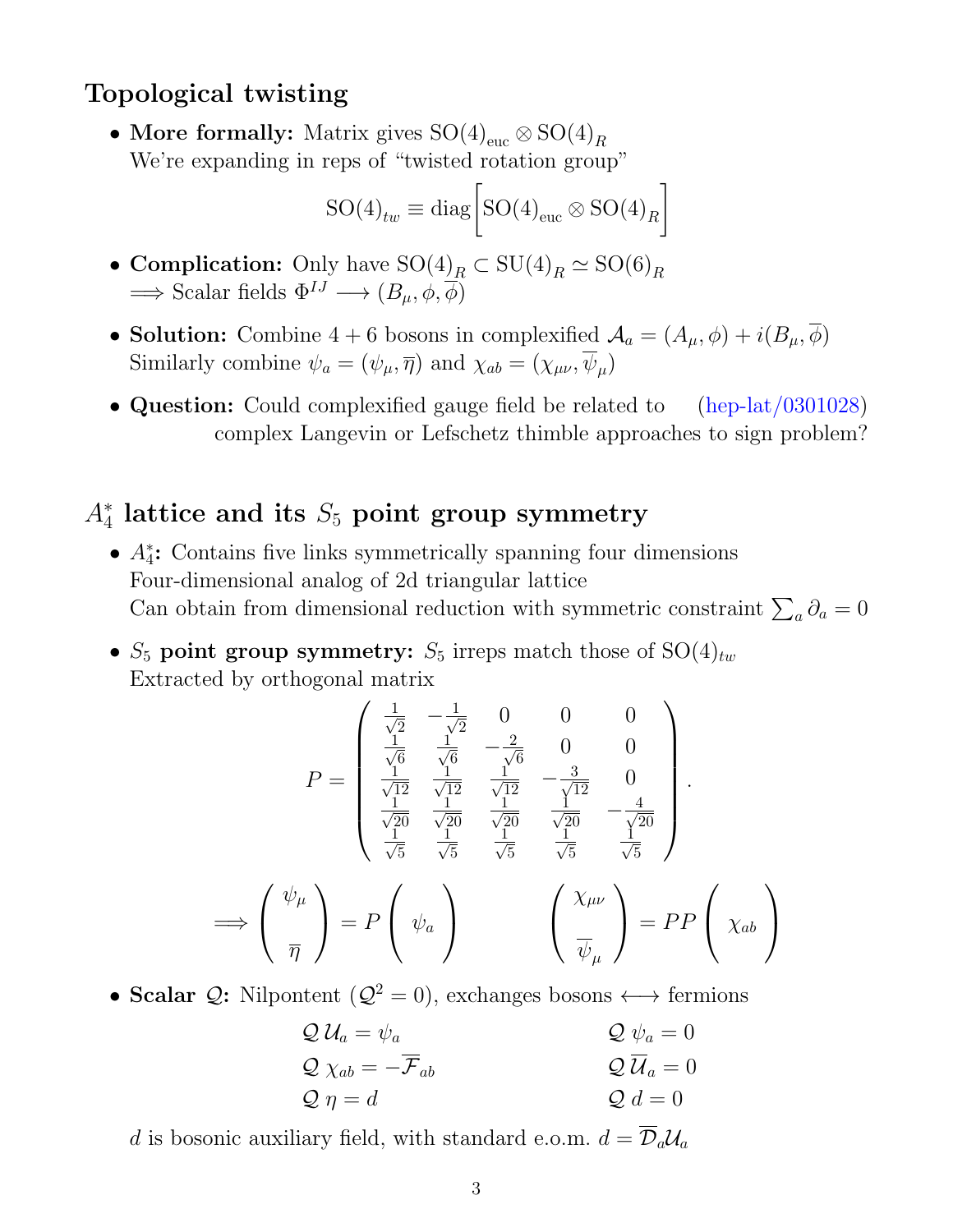#### Sign problem

• Phase reweighting: Allows importance sampling Monte Carlo

using real non-negative Boltzmann factor  $|{\rm pf}\, {\cal D}|e^{-S_B}$ 

$$
\langle \mathcal{O} \rangle = \frac{1}{Z} \int [d\mathcal{U}_a][d\overline{\mathcal{U}}_a][d\Psi] \mathcal{O}e^{-S_B[\mathcal{U}_a,\overline{\mathcal{U}}_a] - \Psi^T \mathcal{D}[\mathcal{U}_a,\overline{\mathcal{U}}_a]\Psi}
$$
  

$$
= \frac{1}{Z} \int [d\mathcal{U}_a][d\overline{\mathcal{U}}_a] \mathcal{O}e^{i\alpha} |\text{pf}\,\mathcal{D}|e^{-S_B}
$$
  

$$
= \frac{\langle \mathcal{O}e^{i\alpha} \rangle_{pq}}{\langle e^{i\alpha} \rangle_{pq}}
$$

- Sign problem: When the phase  $\alpha$  fluctuates
	- so much that  $\langle e^{i\alpha} \rangle_{pq}$  is consistent with zero
- Numerical results: Phase fluctuations strangely sensitive to temporal BCs  $e^{i\alpha} \approx 1$  with anti-periodic BCs,  $\langle e^{i\alpha} \rangle_{pq} \approx 0$  with periodic BCs Even more strangely, other observables change little for different BCs

#### Lattice action

• Twisted action:  $S$  is manifestly  $Q$ -supersymmetric

$$
S = \frac{N}{2\lambda_{\text{lat}}} \mathcal{Q}\left(\chi_{ab} \mathcal{F}_{ab} + \eta \overline{\mathcal{D}}_a \mathcal{A}_a - \frac{1}{2} \eta d\right) - \frac{N}{8\lambda_{\text{lat}}} \epsilon_{abcde} \ \chi_{ab} \overline{\mathcal{D}}_c \chi_{de}
$$

 $QS = 0$  follows from  $Q^2 \cdot = 0$  and Bianchi identity  $\epsilon_{abcde}$   $\overline{\mathcal{D}}_c \overline{\mathcal{F}}_{de} = 0$ 

• Expand: Apply  $Q$  and integrate out auxiliary field  $d$ :

$$
S = \frac{N}{2\lambda_{\text{lat}}} \left[ -\overline{\mathcal{F}}_{ab} \mathcal{F}_{ab} + \frac{1}{2} (\overline{\mathcal{D}}_a \mathcal{U}_a)^2 - \chi_{ab} \mathcal{D}_{[a} \psi_{b]} - \eta \overline{\mathcal{D}}_a \psi_a \right] - \frac{N}{8\lambda_{\text{lat}}} \epsilon_{abcde} \ \chi_{ab} \overline{\mathcal{D}}_c \chi_{de}
$$